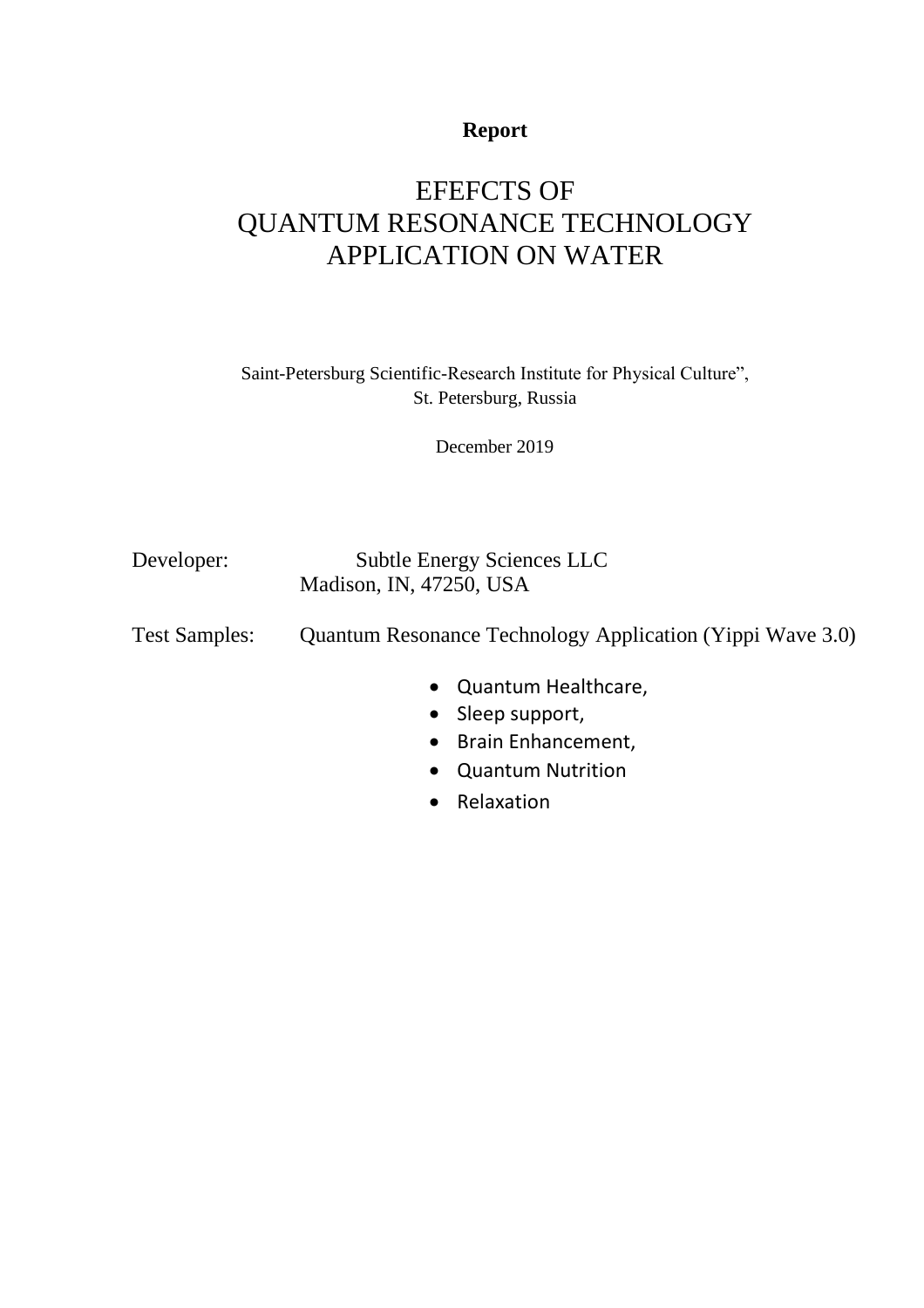#### **Abstract**

**Goals and objectives of the study**: The goal of this study was to detect possibility of structuration effect of Quantum Resonance Apps (Yippi Wave 3.0) on water.

**Study design:** The Dynamic Electrophotonic Imaging (EPI) analysis based on Gas Discharge Visualization (GDV) method was used to study the structuration of water under the influence of Quantum Resonance Apps (Yippi Wave 3.0) in \*wav format In the experiment and Handel music have been used.

**Results**: Statistically significant difference between background parameters of water and parameters after the influence of "Yippi Wave 3.0" music was detected in all experiments. No effects from Handel music was found.

**Conclusions**: This study should be considered a pilot study in clinical research and the results are preliminary. We need to conduct experiments with different sources of both acoustic and electromagnetic signals and the possibility of their registration by the Bio-Well device.

**Keywords**: structured water, photons, Quantum Resonance, Electrophotonic Imaging (EPI); Gas Discharge Visualization (GDV)

#### **Introduction**

In recent years, increasing attention has been paid to the molecular and structural properties of water and their modification under the influence of various factors [1-3]. An advanced theory based on quantum electrodynamics [4] allows us to quantify many effects, but the decisive word remains with the experiment. In several studies [5-7] the possibility of using GDV Bio-Well technology for the detection of water parameters change under the influence of different factors was demonstrated. The aim of this pilot study was to experimentally evaluate the possibility of structuring water under the influence of Quantum Resonance Apps (Yippi Wave 3.0).

### **Study Design**

Bio-Well device with Pt water electrode (www.bio-well.com) was positioned in the laboratory and turned on in an automatic off-line mode, after which all people left the room.

Bottle with 0.3 L of commercially available potable water was opened in the beginning of the experiment and Pt water electrode was connected to the Bio-Well device was immersed into water.

After about an hour of background recording person entered the room and turned on music, and then left the room. Music was playing for 20 minutes, and then the signal was recorded for about one more hour. By the end of this time, device was turned off and data were processed in Bio-Well software.

In the experiment files from Quantum Resonance Technology apps (Yippi Wave 3.0) in \*wav format and files of Handel music were played directly from a Samsung 7 mobile phone.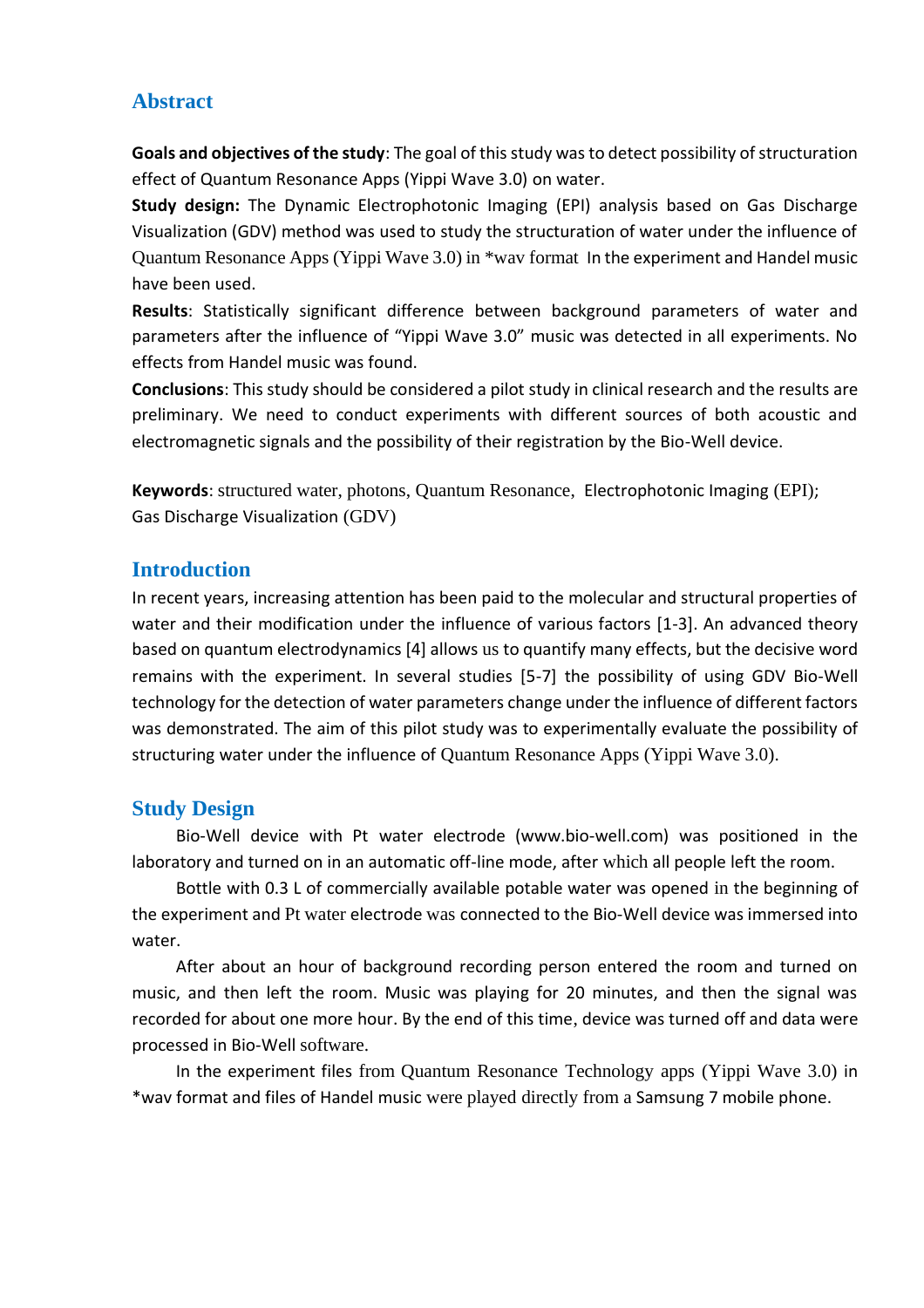## **Results**

On different days of research conducted, a total of 10 experiments were conducted: 8 with Quantum Resonance Technology apps (Yippi Wave 3.0) and 2 with Handel music. Results are presented in Table 1 and Fig.1.

| <b>Experiment</b> | <b>Date</b> | <b>Music file</b> | <b>Energy 1</b> | <b>Energy 2</b> | t-test  |
|-------------------|-------------|-------------------|-----------------|-----------------|---------|
| N                 | (mmddyy)    |                   |                 |                 |         |
| 1                 | 12.13.19    | Yippi Wave 3.0    | $1.65 +/-$      | $1.95 +/-$      | < 0.001 |
|                   |             | (Quantum          | 0.05            | 0.03            |         |
|                   |             | Nutrition)        |                 |                 |         |
| $\overline{2}$    | 12.16.19    | Yippi Wave 3.0    | $1.55 +/-$      | $1.90 +/-$      | < 0.001 |
|                   |             | (Relaxation)      | 0.05            | 0.03            |         |
| 3                 | 12.17.19    | Yippi Wave 3.0    | $1.75 +/-$      | $1.95 +/-$      | < 0.001 |
|                   |             | (Quantum          | 0.05            | 0.03            |         |
|                   |             | Healthcare)       |                 |                 |         |
| 4                 | 12.18.19    | Yippi Wave 3.0    | $1.69 +/-$      | $1.90 +/-$      | < 0.001 |
|                   |             | (Relaxation)      | 0.05            | 0.03            |         |
| 5                 | 12.19.19    | Yippi Wave 3.0    | $1.54 +/-$      | $1.88 +/-$      | < 0.001 |
|                   |             | (Quantum          | 0.05            | 0.03            |         |
|                   |             | Nutrition)        |                 |                 |         |
| 6                 | 12.20.19    | Yippi Wave 3.0    | $1.82 +/-$      | $1.99 +/-$      | < 0.001 |
|                   |             | (Brain            | 0.05            | 0.03            |         |
|                   |             | Enhancement)      |                 |                 |         |
| $\overline{7}$    | 12.20.19    | Yippi Wave 3.0    | $1.80 +/-$      | $1.95 +/-$      | < 0.001 |
|                   |             | (Relaxation)      | 0.05            | 0.03            |         |
| 8                 | 12.23.19    | Yippi Wave 3.0    | $1.77 +/-$      | $1.90 +/-$      | < 0.001 |
|                   |             | (Brain            | 0.05            | 0.03            |         |
|                   |             | Enhancement)      |                 |                 |         |
| 9                 | 12.24.19    | Handel            | $1.69 +/-$      | $1.68 +/-$      | 0.44    |
|                   |             |                   | 0.05            | 0.05            |         |
| 10                | 12.25.19    | Handel            | $1.72 +/-$      | $1.71 +/-$      | 0.68    |
|                   |             |                   | 0.05            | 0.05            |         |

Table 1. Comparison of the energy of photons measured in Bio-Well software before (1) and after (2) playing each of the programs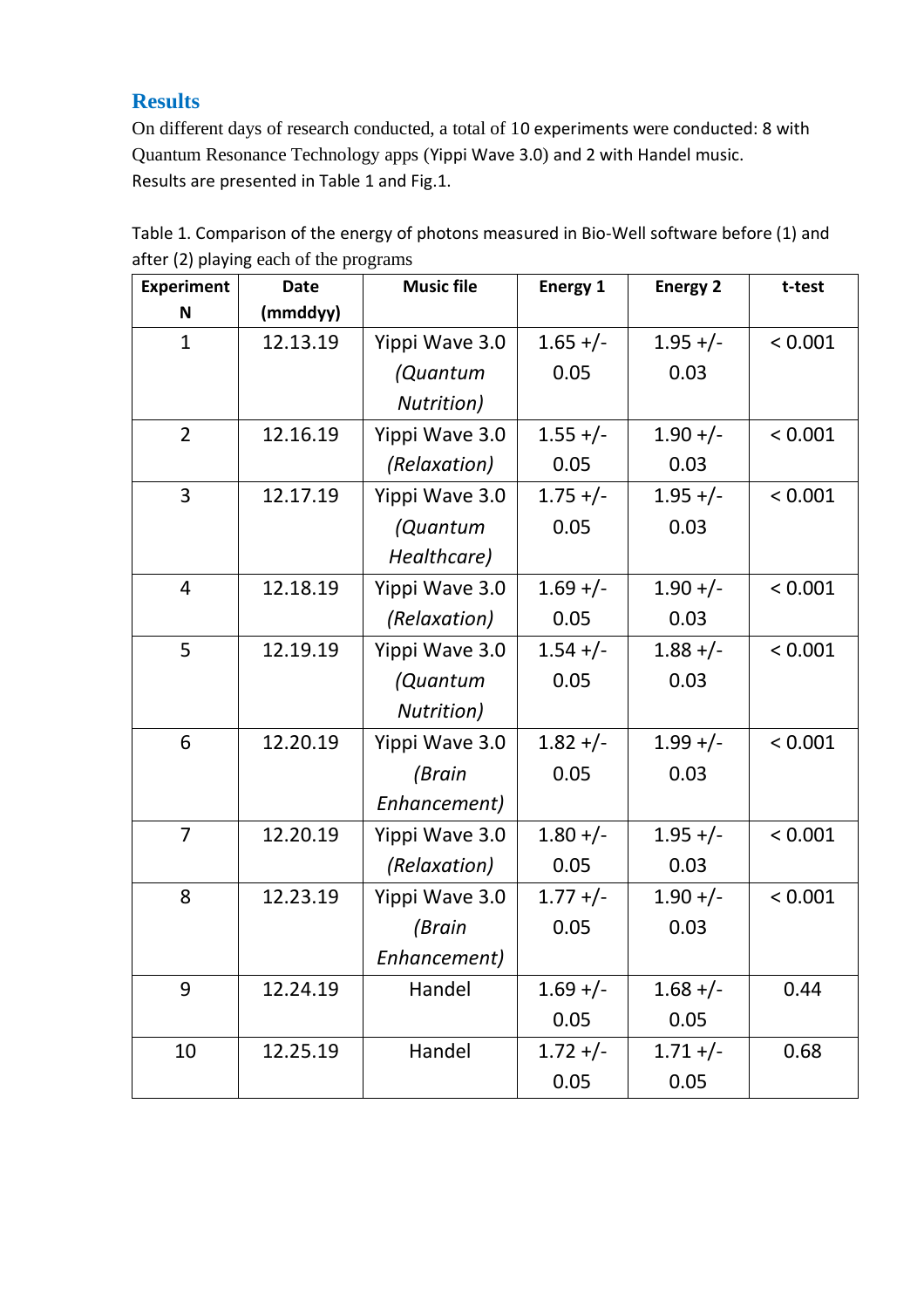

Fig. 1. Time dynamics of Energy parameter from Pt water sensor. Every bar is averaged for 5 min. Highlighted bars indicated the time of playing music.

As we see from the results, in all cases of playing Quantum Resonance Technology apps (Yippi Wave 3.0), statistically significant changes of a water sensor were recorded, while in case of playing Handel music signal did not change.

#### **Discussion**

According to the Quantum Resonance Technology app developer (Yippi Wave 3.0), these program files are energetically encoded programs through sound that transform electronic devices into powerful Quantum Resonance tools that support your wellbeing. Without going into a discussion about the nature of this phenomenon, we realize that it is possible to modulate the Electromagnetic (EMF)radiation of the phone in a certain way using the application on the mobile phone. It is known that water properties may change under the influence of electromagnetic fields [9]. In the experiments under discussion, water was in an initial electromagnetic field, which is constantly present in the surrounding space. It should be noted that in different days the initial parameters of the discharge differed (Table 1), which indicates the change of conditions of the environment and, above all, the electromagnetic field. When the program files was turned on, the electromagnetic field was modulated, which affected water structure and led to changes in the registered parameters. As was shown by the experiments, this effect was kept for at least one hour.

#### **Conclusion**

This study should be considered a pilot study in clinical research and the results are preliminary. We need to conduct experiments with different sources of both acoustic and electromagnetic signals and the possibility of their registration by the Bio-Well device. At the same time, the observed effect seems to us to be interesting and we will listen to all suggestions for improving the research protocol.